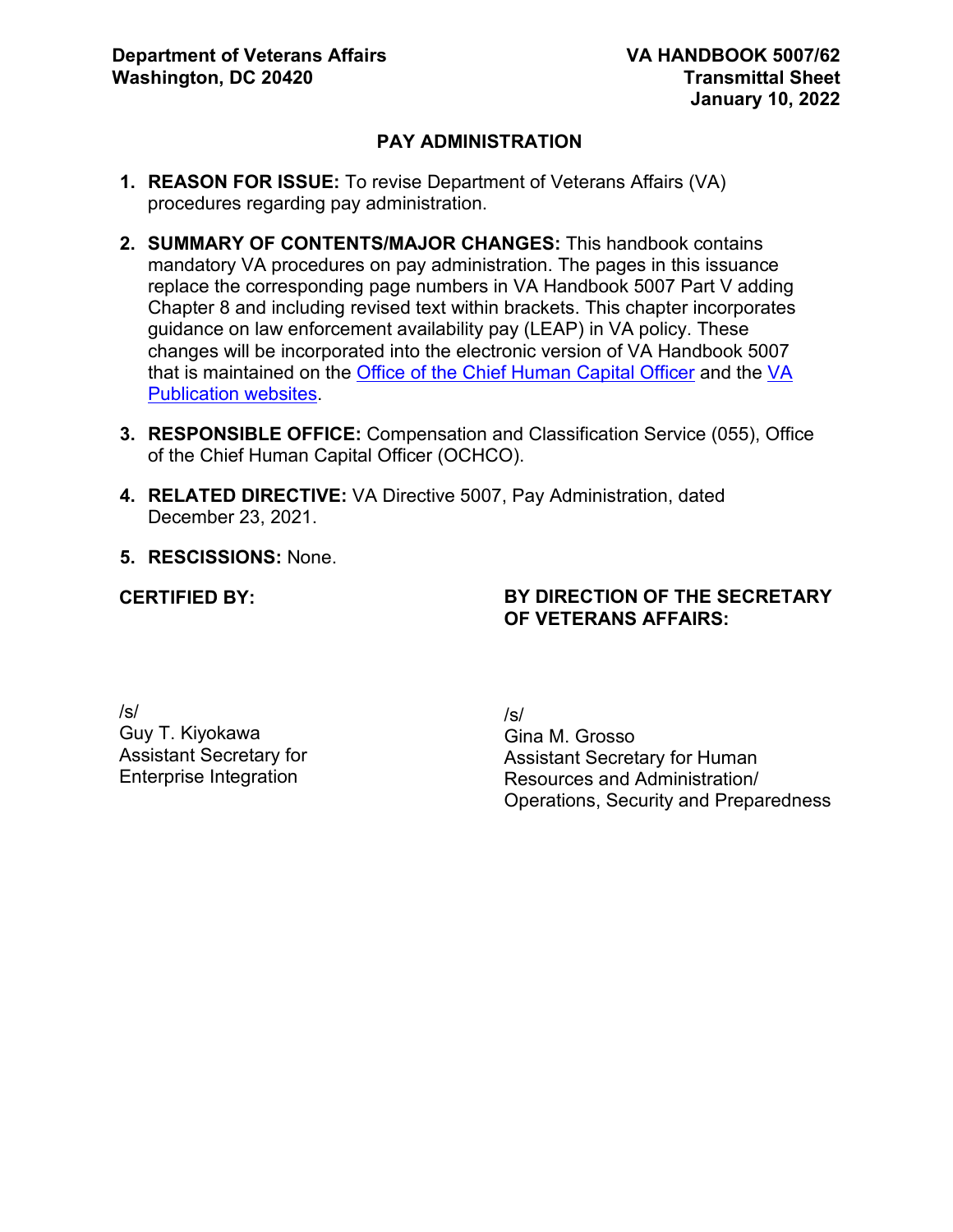**DIFFERENTIAL PAY** 

# **CONTENTS**

#### **PARAGRAPH PAGE CHAPTER 4. HIGHER RATES OF ADDITIONAL PAY FOR EMPLOYEES APPOINTED UNDER 38 U.S.C. § 7401, 7405(a)(1)(A) AND 7405(a)(1)(B)- Continued**

| <b>6. DELEGATION OF AUTHORITY</b> | $V-14$   |
|-----------------------------------|----------|
| 7 REPORT TO VA CENTRAL OFFICE     | $V - 14$ |
| 8. TERMINATION OF RATES           | $V-15$   |

# CHAPTER 5. **ON-CALL PAY AND STANDBY PAY**

| 1. ON-CALL PAY FOR NURSES, PAs AND EFDAS APPOINTED UNDER     |          |
|--------------------------------------------------------------|----------|
| 38 U.S. 7401(1) OR 7405 (a)(1)(A)                            | $V - 17$ |
| 2. ON-CALL PAY UNDER 38 U.S.C. 7457 AND STANDBY PAY UNDER    |          |
| 5 U.S.C. 5545(c)(1) FOR VETERANS HEALTH ADMINISTRATION (VHA) |          |
| <b>GENERAL SCHEDULE HEALTH-CARE EMPLOYEES</b>                | $V - 17$ |
| 3. STANDBY DUTY FOR FWS POSITIONS                            | $V-22$   |
| 4. ON-CALL DUTY FOR GENERAL SCHEDULE AND FWS EMPLOYEES       | $V-22$   |

# CHAPTER 6. **OTHER FORMS OF ADDITIONAL PAY (SUNDAY PAY, NIGHT DIFFERENTIAL, WEEKEND PAY)**

- 1. OTHER FORMS OF PREMIUM PAY FOR EMPLOYEES APPOINTED UNDER 38 U.S. 7401(1) V-23
- 2. OTHER FORMS OF PREMIUM PAY FOR EMPLOYEES APPOINTED UNDER 38 U.S.C. 7405 V-23a
- 3. OTHER FORMS OF PREMIUM PAY FOR GENERAL SCHEDULE EMPLOYEES, OTHER VHA HEALTH CARE EMPLOYEES AND ADDITIONAL POSITIONS
- ELIGIBLE FOR TITLE 38 WEEKEND PREMIUM V-25 4. OTHER PREMIUM PAY FOR FWS POSITIONS V-26
	-

# CHAPTER 7. **HAZARDOUS PAY DIFFERENTIAL AND ENVIRONMENTAL**

| 1. HAZARDOUS DIFFERENTIAL PAY FOR TITLE 5 EMPLOYEES WHO PERFORM |        |
|-----------------------------------------------------------------|--------|
| <b>IRREGULAR OR INTERMITTENT DUTY INVOLVING UNUSUAL</b>         |        |
| PHYSICAL HARDSHIP OR HAZARD                                     | $V-27$ |
| 2. ENVIRONMENTAL DIFFERENTIAL PAY FOR EMPLOYEES IN POSITIONS    |        |
| <b>SUBJECT TO THE FWS</b>                                       | \/_27  |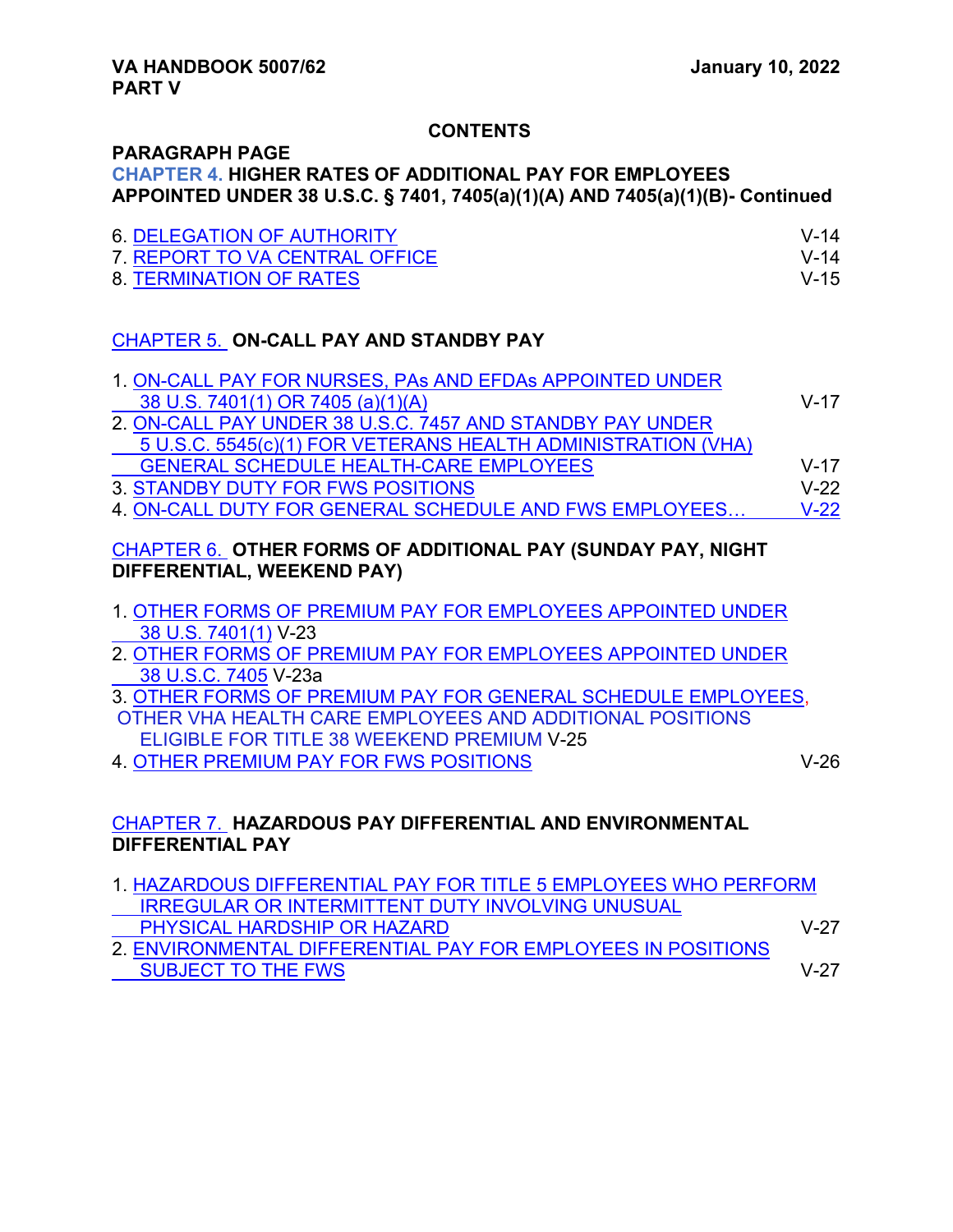# **CONTENTS - CONTINUED**

# **PARAGRAPH PAGE**

| [CHAPTER 8. LAW ENFORCEMENT AVAILABILITY PAY |  |
|----------------------------------------------|--|
|                                              |  |

| 1. PURPOSE                                | $V-28$   |
|-------------------------------------------|----------|
| 2. AUTHORITY                              | $V-28$   |
| 3. COVERED EMPLOYEES                      | $V-28$   |
| 4. RESPONSIBLITIES                        | $V-28$   |
| 5. SUBSTANTIAL HOURS REQUIREMENT          | $V-30$   |
| 6. INITIAL AND ANNUAL CERTIFICATION       | $V-31$   |
| 7. SUSPENSION OF LEAP CERTIFICATION       | $V-31$   |
| 8. RELATIONSHIP TO OTHER PREMIUM PAYMENTS | $V-33$   |
| 9. MAXIMUM EARNINGS LIMITATION            | $V-33$   |
| <b>10. DEFINITIONS</b>                    | $V-34$   |
| 11. REFERENCES                            | $V-34$ ] |

#### **APPENDIX**

# V-A. VHA HEALTH CARE OCCUPATIONS ELIGIBLE FOR WEEKEND PREMIUM

| PAY, ON-CALL PAY AND SPECIAL RATES APPROVED UNDER 38 U.S.C.<br>7455 | $V-A-1$ |
|---------------------------------------------------------------------|---------|
| V-B. ADDITIONAL VHA POSITIONS ELIGIBLE FOR WEEKEND PREMIUM          |         |
|                                                                     | $V-R-1$ |
|                                                                     |         |
| V-D. LAW ENFORCEMENT AVAILABILTY PAY CERTIFICATION V-D-1            |         |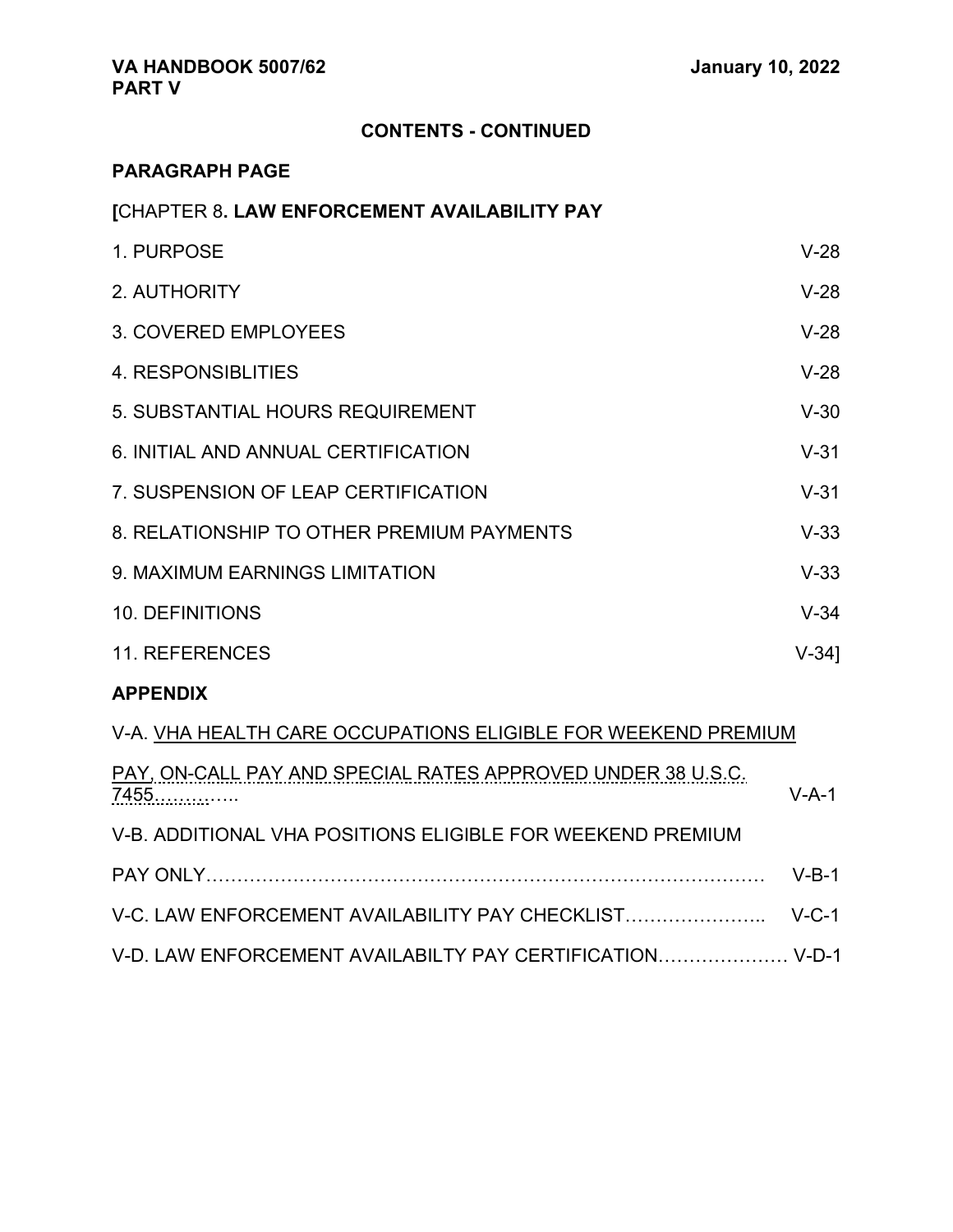# **CHAPTER 8. LAW ENFORCEMENT AVAILABILITY PAY**

- **1. PURPOSE** This chapter provides policy and guidance for the payment and authorization of law enforcement availability pay (LEAP) for criminal investigators.
- **2. AUTHORITY** LEAP is authorized for Federal civilian employees who meet the eligibility requirements in 5 U.S.C. § 5545a and 5 CFR § 550.181 through § 550.186. The regulations require agencies to pay LEAP at the lesser of 25 percent of the basic rate of pay or the amount that when added to basic pay will not exceed the maximum earnings limitations found in 5 CFR § 550.105. LEAP is payable biweekly to eligible criminal investigators to ensure their availability for unscheduled duty in excess of a 40-hour work week, based on the needs of the Department.
- **3. COVERED EMPLOYEES** This chapter applies to all VA employees who meet the conditions and requirements under 5 U.S.C. § 5545a and 5 CFR § 550.181 through § 550.186. LEAP is payable to criminal investigators who meet the definition of law enforcement officer (LEO) under 5 U.S.C. § 5541(3) and 5 CFR § 550.103 and who satisfy the requirements of 5 CFR § 550.181 through § 550.186. Members of the Senior Executive Service (SES) and LEOs who are exempt under the hours of work and overtime provisions of the Fair Labor Standards Act (FLSA) are ineligible for LEAP.

# **4. RESPONSIBILITIES**

- a. The Assistant Secretary for Human Resources and Administration/Operations, Security and Preparedness (AS HRA/OSP) is responsible for reviewing and approving the annual certification as the designee, on behalf of the Secretary.
- b. The Chief Human Capital Officer (CHCO) is responsible for advising management officials on the policies and procedures in this chapter, conducting oversight reviews to ensure compliance with policy and for providing official documents to validate and certify the substantial hours requirement.
- c. The Chief Security Officer (CSO HRA/OSP) is responsible for ensuring completion and submission of the initial and annual LEAP certification and eligibility checklist for criminal investigators (see Appendices V-C and V-D). The CSO HRA/OSP must ensure quarterly audits are completed on criminal investigators and that the substantial hours requirement of two or more unscheduled duty hours are being met. The CSO HRA/OSP is also responsible for providing the documentation and justification for the annual /certification required by 5 CFR § 550.184 and paragraph 6 of this chapter.
- d. The Supervisory Official is responsible for ensuring that for each criminal investigator under their authority, the unscheduled duty hours per workday are sufficient to enable the investigator to meet the substantial hours requirement in 5 CFR § 550.183 and make the certification under 5 CFR § 550.184. The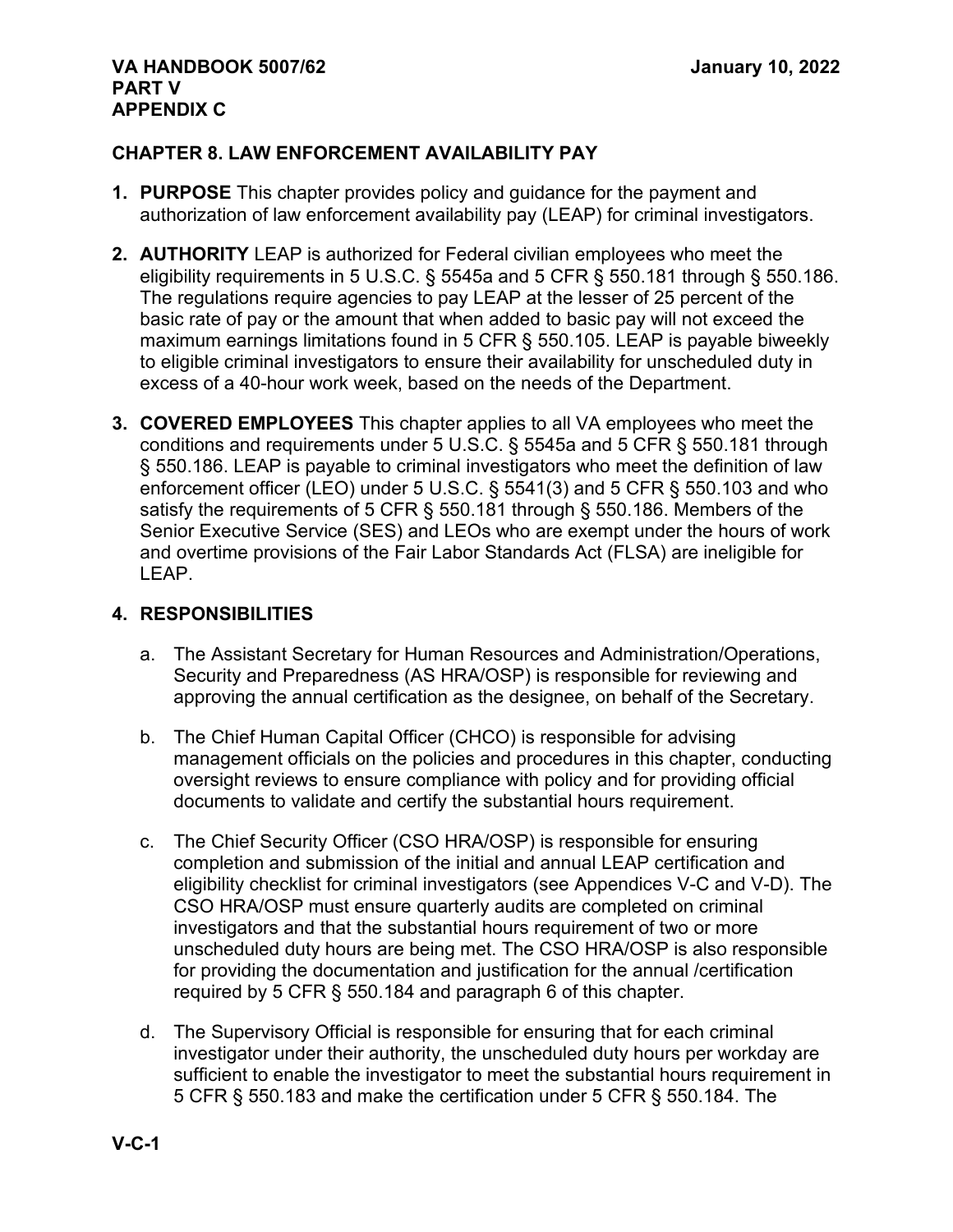#### **VA HANDBOOK 5007/62 January 10, 2022 PART V APPENDIX C**

Supervisory Official must complete the LEAP Certification of Eligibility Checklist (see Appendix V-C) and certify the primary duties meet the requirements set forth in 5 U.S.C. § 5545a, 5 CFR § 550.181-186 and 5 CFR § 831.902.

e. Employees are responsible for signing the annual LEAP certifications requirements and meeting all unscheduled duty hour requirements for their position. Employees are also responsible for being accessible during those designated hours when management has directed them to be available to meet law enforcement needs.

# **5. SUBSTANTIAL HOURS REQUIREMENT**

- a. Based on the Department's need for the employee's availability, a criminal investigator is eligible for availability pay only if the annual average number of unscheduled duty hours per workday is certified to be, or expected to be, two hours or more.
- b. The annual average is computed by dividing the *total unscheduled duty hours* for the annual period (numerator) by the *number of regular workdays* (denominator). For example, a criminal investigator performs two hours of unscheduled duty as actual work on Saturday. The day is not a regular workday and does not count in the annual average for LEAP eligibility, because Saturday is not part of their basic 40-hour workweek. The two hours of unscheduled duty count in the annual average, because the criminal investigator actually worked for those two hours. In computing the annual average hours, the total unscheduled duty hours in the numerator will include:
	- (1) Any unscheduled duty hours on a regular workday; and
	- (2) Any unscheduled duty hours worked by an investigator on days that are not regular workdays.
- c. Availability pay must be based on work performed during unscheduled duty hours beyond a regular workday, in support of a specific event or assignment. The CSO HRA/OSP will ensure quarterly audits are conducted of criminal investigators to certify that substantial hours requirements of two or more unscheduled duty hours are met. Generally, the number of annual unscheduled hours actually worked must demonstrate work was performed beyond the basic workday.

# **6. INITIAL AND ANNUAL CERTIFICATION REQUIREMENT**

a. **Eligibility Certification.** Criminal investigators must be properly classified in the 1811 series and meet the definition of LEO in 5 U.S.C. § 5541(3). A supervisory official must certify, initially and annually, the primary duties of each criminal investigator based on the employee's current position description. The LEAP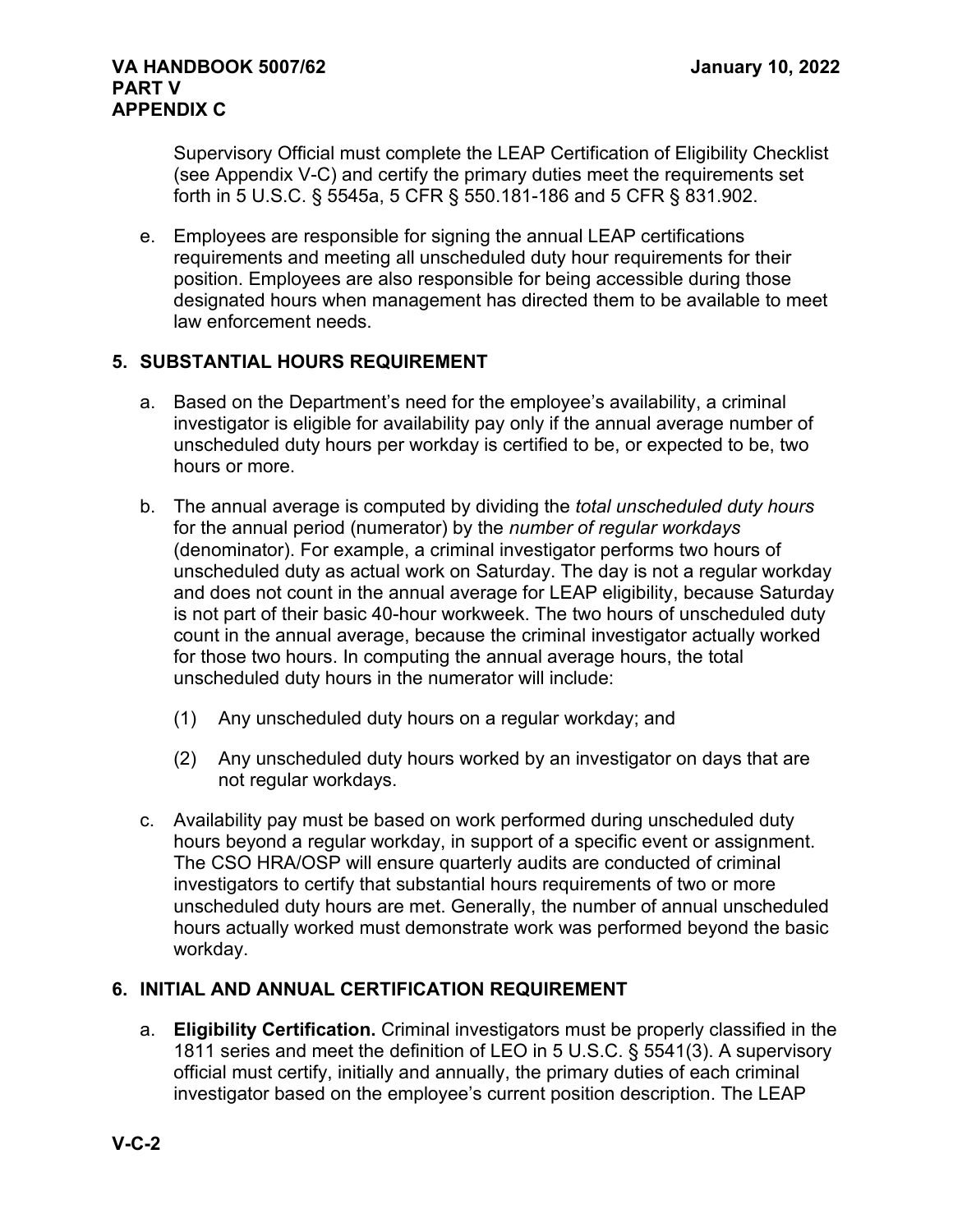Certification of Eligibility Checklist must be used to document the percentage of time primary duties and responsibilities are performed over a typical work cycle, (see Appendix V-C). The supervisor must complete the checklist (see Appendix V-C) and certify the primary duties meet the requirements set forth in 5 U.S.C. § 5545a, 5 CFR § 550.181-186 and 5 CFR § 831.902.

b. **Initial Certification**. In addition to the eligibility certification in paragraph a. above, each newly appointed criminal investigator and a designated supervisory official must certify to the Secretary or designee, that the criminal investigator is expected to meet the substantial hours requirements in 5 CFR § 550.183 during the upcoming, 1-year period. This certification must be completed on the first day of the criminal investigator's appointment or as soon as practicable thereafter. The LEAP Certification (see Appendix V-D) will be used as the initial certification. Both the eligibility and initial certifications are prerequisites to receiving LEAP and there are no provisions for a waiver of this requirement. Similar certifications will be made for criminal investigators who will begin receiving availability pay after a period of nonreceipt.

# c. **Annual Certification.**

- (1) To continue receipt of LEAP, each criminal investigator and a designated supervisory official in HRA/OSP, must make an annual recertification to the CSO HRA/OSP or designee, that the criminal investigator currently meets, or is expected to meet the substantial hours work requirement during the upcoming 1-year period. The annual certification of substantial hours must be completed by the criminal investigator and designated supervisory official using the LEAP Certification in Appendix V-D.
- (2) The designated supervisory official must complete the LEAP Certification of Eligibility Checklist for each criminal investigator currently receiving LEAP in Appendix V-C. This certification attests to the percentage of time each criminal investigator performs the primary duties that are identified in the criminal investigator's official position description.
- (3) CSO HRA/OSP must submit the annual certifications to the OCHCO. OCHCO will conduct a review of the submissions and will report the annual certifications to the AS HRA/OSP. The annual certification must be submitted by January 31st of each year. CSO HRA/OSP will maintain records for each annual certification document for a minimum of three years. This documentation will be made available for review upon the request of authorized VA officials, as may be required by the Office of Personnel Management (OPM) or other oversight agency, e.g., the Office of Inspector General, Government Accounting Office, at their request.
- (4) Timely submissions of certifications are critical as annual certifications are required by law. In the event an annual certification is issued late due to an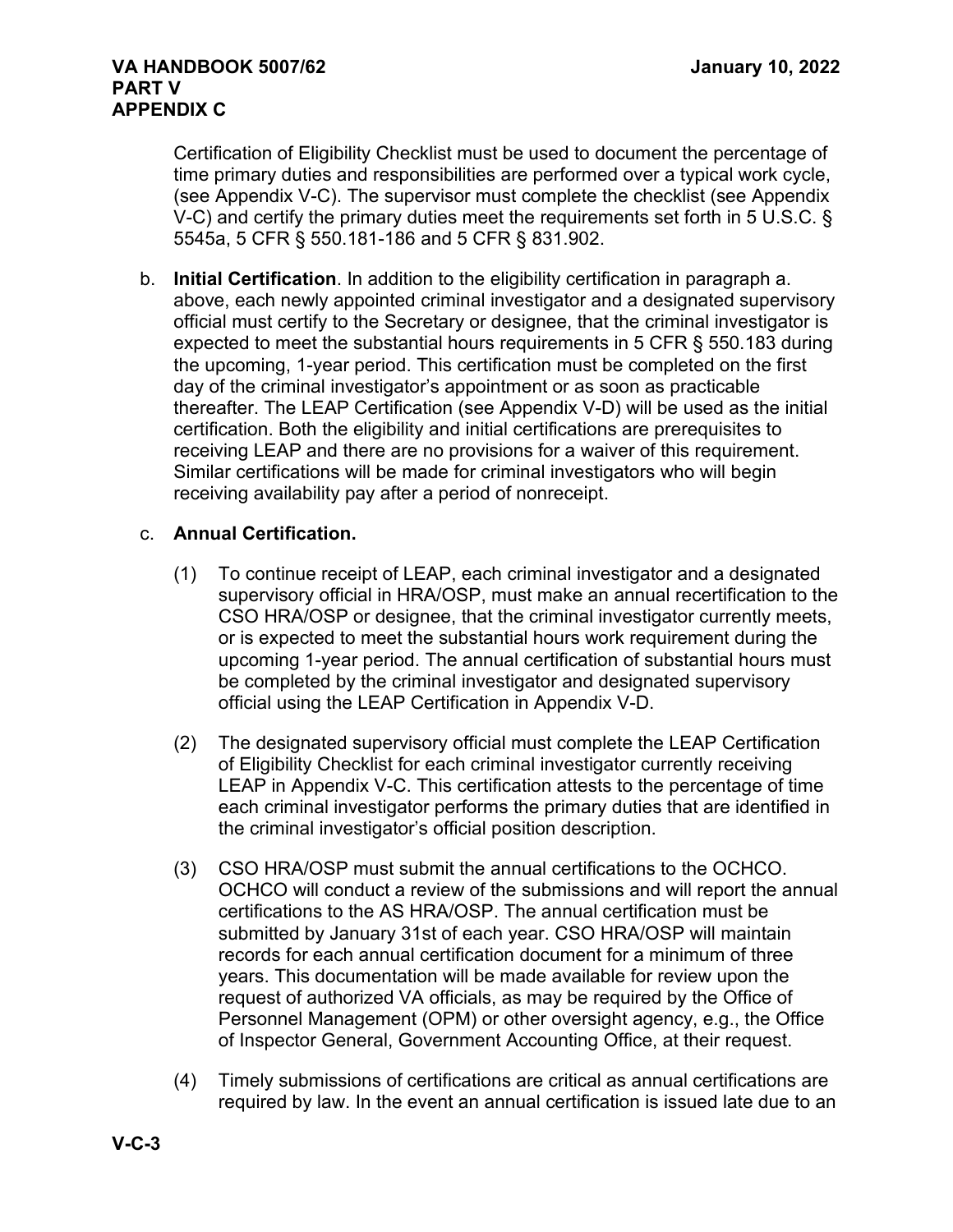administrative error, the CSO HRA/OSP must document a retroactive correction in writing to OCHCO with an explanation of the error as soon as practicable. In this case the Secretary (or authorized designee) may prescribe procedures for retroactive corrections as set forth in 5 CFR 550.184(f).

# **7. SUSPENSION OF LEAP CERTIFICATION**

- a. If management determines that an investigator who is certified for LEAP is not meeting or will not meet the substantial hours requirement, management must act to deny or cancel a certification and suspend LEAP payments. This determination may be based on a finding that the investigator failed to perform unscheduled duty hours in sufficient quantities, or not at all, due to physical or health issues, temporary reassignments, or other reasons.
- b. An involuntary suspension of LEAP resulting from the denial or cancellation of certification, such as described in paragraph 7a, constitutes a reduction of pay under 5 U.S.C. § 7512 and thus must be initiated under the adverse actions procedures set forth in 5 CFR. Part 752. If the certification was valid at the time it was made, the suspension will be effective prospectively. Guidance related to adverse actions is available through the employee's servicing Human Resources Office.

# **8. RELATIONSHIP TO OTHER PREMIUM PAYMENTS**

- a. **Eligible Payments.** Availability pay is the exclusive premium payment for unscheduled duty hours. Criminal investigators receiving availability pay may also receive, when appropriate and officially ordered and approved:
	- (1) Regularly scheduled overtime that occurs on a scheduled day off, or that is in excess of 10 hours of work on a day during the basic 40-hour workweek (regardless of whether the 10 hours were scheduled or unscheduled);
	- (2) Night differential for qualifying hours that do not constitute unscheduled duty hours;
	- (3) Sunday pay for qualifying hours that do not constitute unscheduled duty hours;
	- (4) Holiday pay for qualifying hours that do not constitute unscheduled duty hours;
	- (5) and Compensatory time off for travel, when the hours of travel are not compensable as unscheduled duty hours under LEAP, including designated availability hours.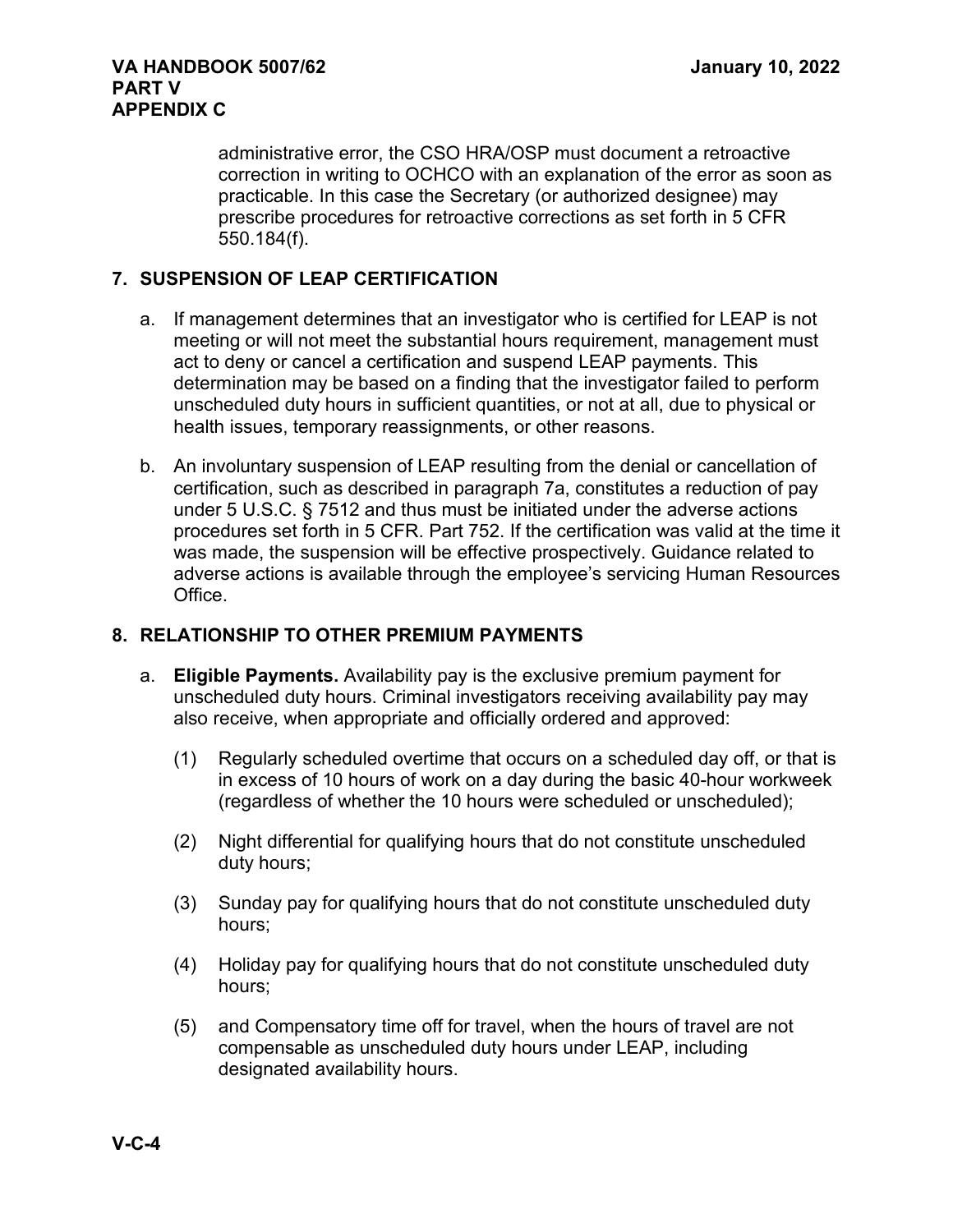#### **VA HANDBOOK 5007/62 January 10, 2022 PART V APPENDIX C**

- b. **Ineligible Payments.** Criminal investigators receiving availability pay are not entitled to receive:
	- (1) Overtime pay under FLSA. 5 CFR 551.213
	- (2) Regularly scheduled standby duty pay;
	- (3) Administratively uncontrollable overtime pay;
	- (4) Compensatory time off in lieu of pay for irregular or occasional overtime work; and;
	- (5) Hazardous duty pay for unscheduled duty hours credited to availability pay.
- c. **Treatment of Basic Pay.** Availability pay is treated as basic pay for:
	- (1) Advances in pay under 5 U.S.C. § 5524a;
	- (2) Severance pay under 5 U.S.C. § 5595(c);
	- (3) Workers' compensation under 5 U.S.C. § 8114(e);
	- (4) Retirement benefits under 5 U.S.C. § 8331(3) and 5 U.S.C. § 8401(4);
	- (5) Thrift Savings Plan under 5 U.S.C. § 8431-8440f; and
	- (6) Life insurance under 5 U.S.C. § 8704(c).
- d. Availability pay is not treated as basic pay when calculating cost-of-living allowances or other allowances and differentials. It is also not treated as basic pay when calculating retirement benefits under 5 U.S.C. § 8331(3) and 5 U.S.C. § 8401(4) for non-foreign areas outside of the 50 states and the District of Columbia (e.g., the Commonwealth of Puerto Rico, the U.S. Virgin Islands, Guam, the Northern Mariana Islands, etc.).

# **9. MAXIMUM EARNINGS LIMITATION**

a. Title 5 General Schedule (GS) employees who are exempt from FLSA may not receive any combination of premium pay, including overtime pay, which, when added to their base pay, results in total pay above the higher of two rates: GS-15, step 10, or the rate payable for Level V of the Executive Schedule on a biweekly basis. The applicable rate for GS-15, step 10, includes any localitybased comparability payment or special rate, as applicable. See 5 CFR § 550.105; 5 CFR § 550.185.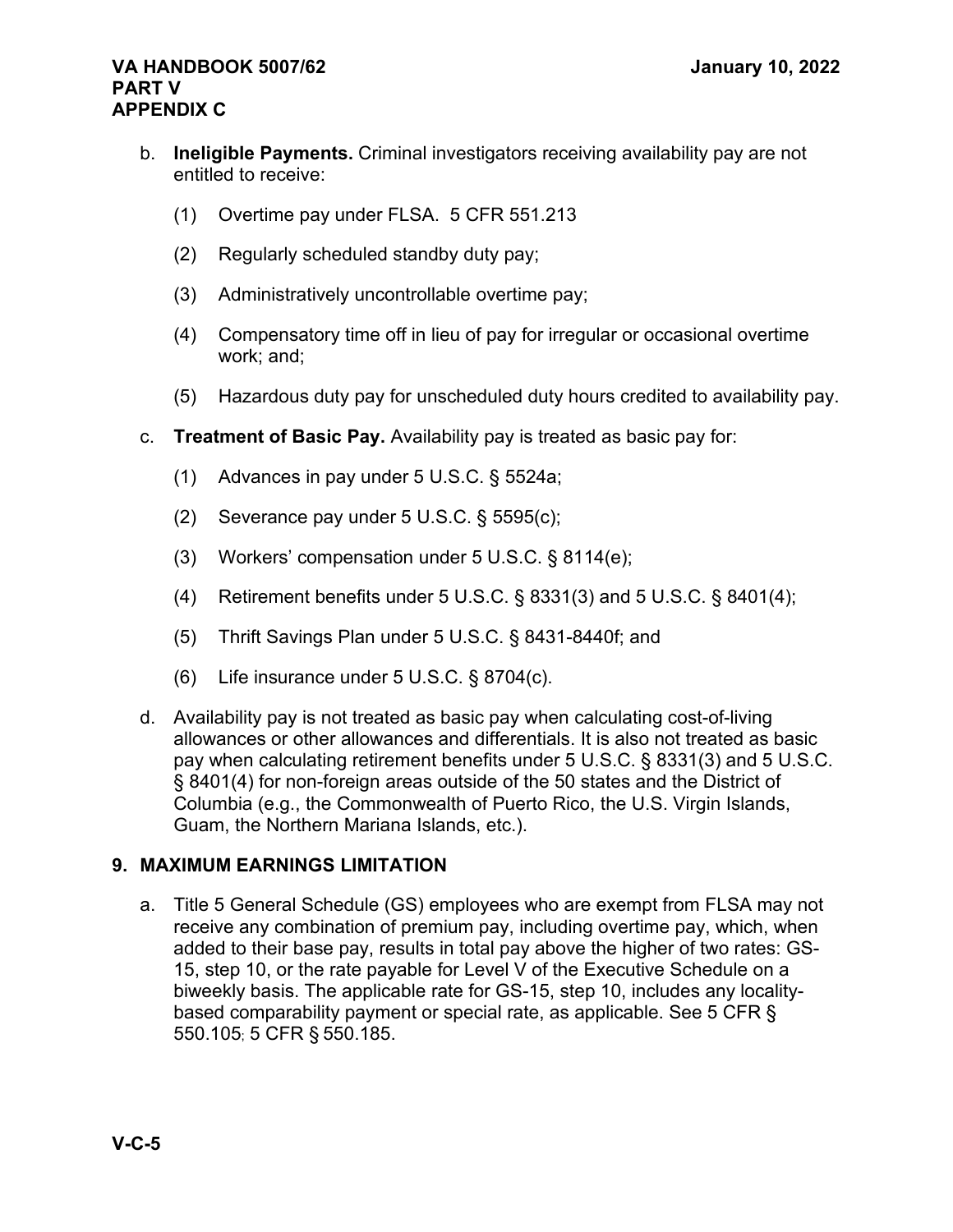- b. Availability pay for criminal investigators is subject to the biweekly earnings limitation. The payment of this type of premium pay remains subject to a biweekly earnings limitation when other premium payments are subject to an annual limitation for employees performing emergency or mission critical work under 5 CFR § 550.106. LEAP, when added to basic pay, may not exceed the biweekly earnings limitation under any circumstances.
- **10.DEFINITIONS.** For the purposes of this chapter, the following definitions apply:
	- a. **Administrative Workweek.** Any period of 7 consecutive days designated in advance by the head of the agency under 5 U.S.C. § 6101. See 5 CFR § 550.103.
	- b. **Administratively Uncontrollable Overtime Pay**. A form of premium pay paid to employees in positions in which the hours of duty cannot be controlled administratively, and which require substantial amounts of irregular or occasional overtime work. See 5 U.S.C  $\S$  5545 (c)(2) and 5 CFR  $\S$  550.151-164.
	- c. **Availability Hours.** Hours outside the criminal investigator's 40-hour workweek which are specifically designated by the agency and during which the criminal investigator is to be available and generally and reasonably accessible to perform unscheduled duty. For the purpose of computing the substantial hours requirement, availability hours do not include hours on a non-workday unless the criminal investigator actually works unscheduled duty during those hours. See 5 CFR § 550.182
	- d. **Availability Pay.** Availability pay is a type of premium pay that is paid to Federal law enforcement officers (LEO's) who are criminal investigators. Due to the nature of their work, criminal investigators are required to work, or be available to work, substantial amounts of "unscheduled duty." Availability pay is generally an entitlement that an agency must provide if the required conditions are met but is optional in Offices of Inspectors General that employ fewer than five criminal investigators. See 5 CFR § 550.185
	- e. **Basic Workweek.** For full-time employees, the 40-hour workweek established in accordance with 5 CFR § 610.111. See 5 CFR § 550.103.
	- f. **Criminal Investigator.** A LEO as defined in 5 U.S.C. § 5541(3) who is responsible for work that involves the planning, conducting, or managing of investigations to alleged or suspected criminal violations of Federal laws. See 5 CFR § 550.103*.*
	- g. **Primary Duties.** Those duties of a position that are paramount in influence or weight and constitute the basic reasons for the existence of the position. Primary duties generally occupy a substantial portion of the individual's working time over a typical work cycle and are assigned on a regular and recurring basis.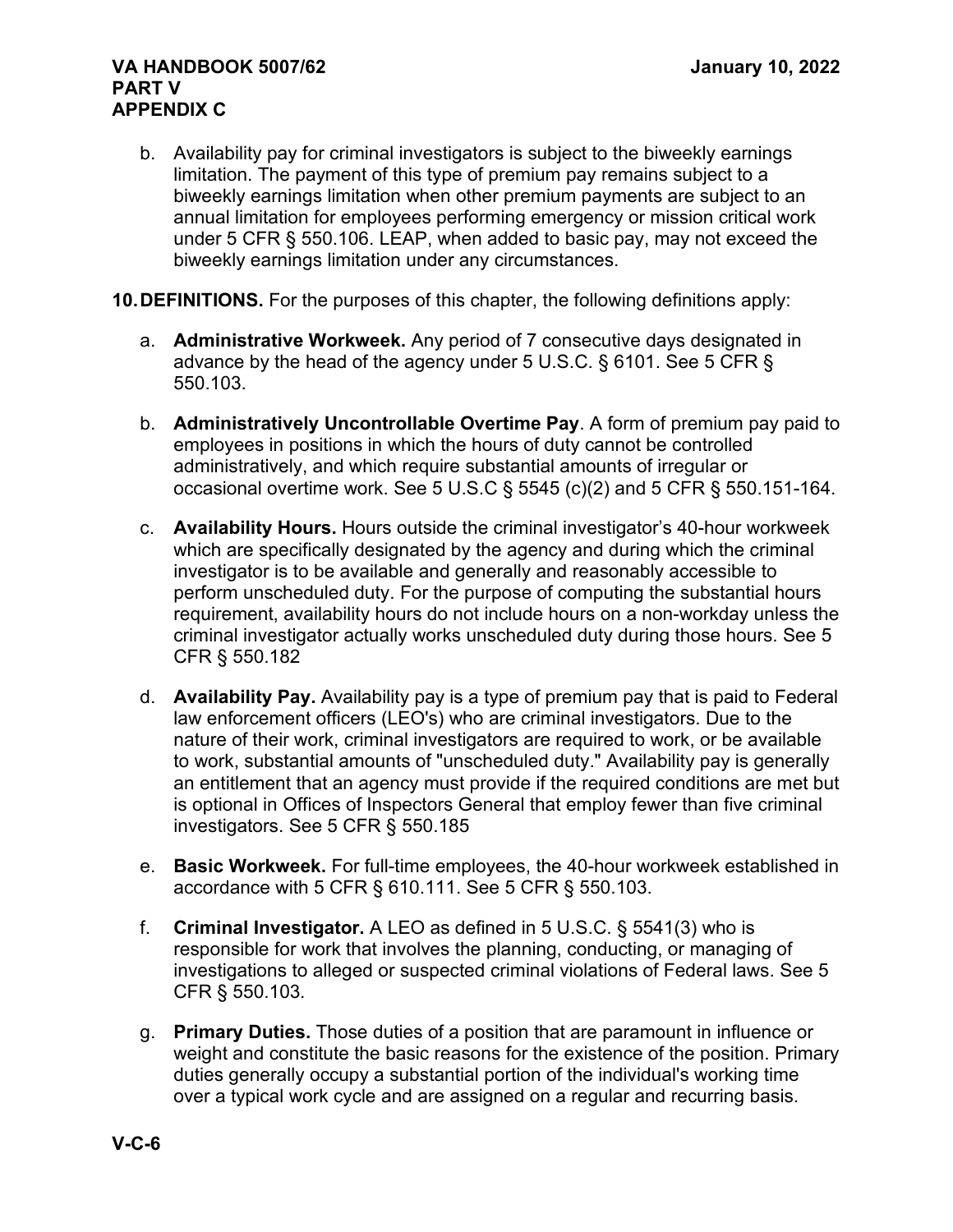Duties that are of an emergency, incidental, or temporary nature cannot be considered "primary" even if they meet the substantial portion of time criterion. In general, if an employee who is a LEO who spends an average of at least 25 percent of the time performing a duty or group of duties, they are the primary duties. See 5 CFR § 550.103

- h. **Regularly Scheduled Overtime Hours.** Overtime hours scheduled in advance of the criminal investigator's administrative workweek, excluding: 1) The first two hours of overtime work on any day containing a part of the criminal investigator's basic 40-hour workweek or 2) The first 2 hours of overtime work performing protective duties authorized by section 3056(a) of title 18, United States Code, or section 2709(a)(3) of title 22, United States Code, on any day containing a part of the investigator's basic 40-hour workweek, unless the criminal investigator performs 2 or more consecutive hours of unscheduled overtime work on that same day. See 5 CFR § 550.182(b).
- i. **Regular Workday.** Each day in the basic workweek during which the criminal investigator works at least four hours that are not overtime hours paid under 5 U.S.C. § 5542, availability hours, or hours in which the investigator is in training, performing official travel, using approved leave or excused absence (sometimes called administrative leave) and paid holidays. See 5 CFR § 550.183
- j. **Supervisory Official.** An appropriate supervisory official with delegated authority, designated by the CSO HRA/OSP.
- k. **Suspended Availability Pay.** Availability pay is suspended for a criminal investigator when the required certification is denied or cancelled due to a failure to perform unscheduled duty. An employee's failure to perform unscheduled duty may be the result of a temporary assignment, a suspension of duties due to internal matters, or an inability to perform unscheduled duty for an extended period because of a physical or health condition. See 5 CFR § 550.184(d)
- l. **Unscheduled Duty Hours.** Those hours during which a criminal investigator performs work or is determined by the agency to be available for work, excluding hours that are part of the 40-hour basic workweek or regularly scheduled overtime hours. See 5 CFR § 550.182
- m. **Fair Labor Standards Act (FLSA).** The Fair Labor Standards Act of 1938, as amended (referred to as "the Act" or "FLSA"), provides minimum standards for both wages and overtime entitlements, and administrative procedures by which covered worktime must be compensated. Included in the Act are provisions related to child labor, equal pay, and portal-to-portal activities. In addition, the Act exempts specified employees or groups of employees from the application of certain of its provisions and prescribes penalties for the commission of specifically prohibited acts. An exempt employee is one who is not covered by the minimum wage and overtime provisions of the Fair Labor Standards Act. A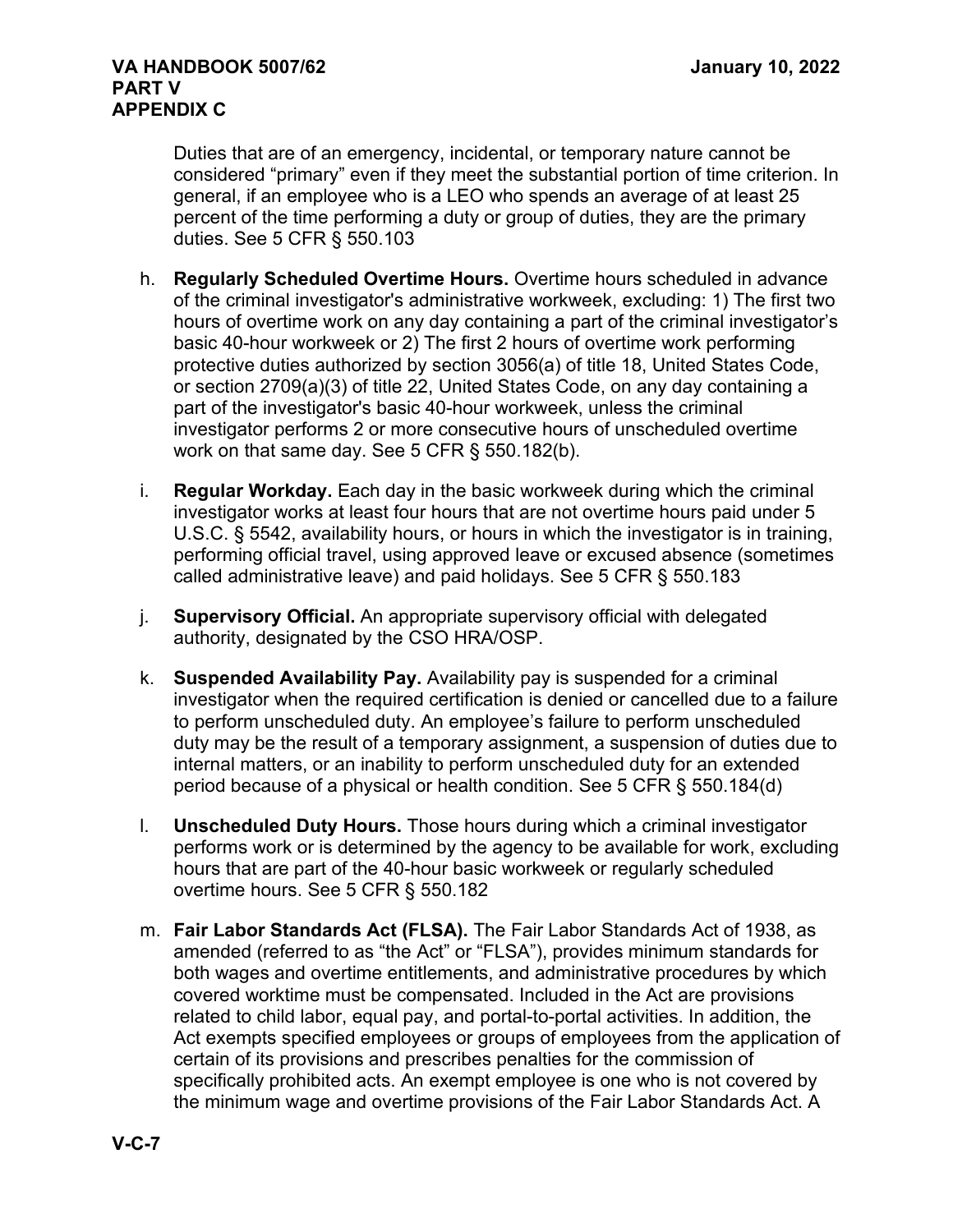#### **VA HANDBOOK 5007/62 January 10, 2022 PART V APPENDIX C**

non-exempt employee is one who is covered by the minimum wage and overtime provisions of the Act. See 5 CFR § 551.101

# **11.REFERENCES**

- a. 5 U.S.C. § 5524a [Advance payments for new appointees and employees](https://www.law.cornell.edu/uscode/text/5/5524a)  [relocating within the United States and its territories](https://www.law.cornell.edu/uscode/text/5/5524a)
- b. [5 U.S.C. § 5541](https://www.law.cornell.edu/uscode/text/5/5541) Definitions
- c. 5 U.S.C. § 5545a [Availability pay for criminal investigators](https://www.law.cornell.edu/uscode/text/5/5545a)
- d. [5 U.S.C. § 5595\(c\)](https://www.law.cornell.edu/uscode/text/5/5595) Severance pay
- e. [5 U.S.C. § 7512](https://www.law.cornell.edu/uscode/text/5/7512) Actions covered
- f.  $5 \text{ U.S.C.}$  § 8114(e) [Computation of pay](https://www.law.cornell.edu/uscode/text/5/8114)
- g. [5 U.S.C. § 8401\(4\)](https://www.law.cornell.edu/uscode/text/5/8401) Definitions
- h. 5 U.S.C. § 8431-8440f [Federal Employees' Retirement System](https://www.law.cornell.edu/uscode/text/5/part-III/subpart-G/chapter-84)
- i. 5 U.S.C. § 8704(c) [Group insurance; amounts](https://www.law.cornell.edu/uscode/text/5/8704)
- j. [5 CFR § 550.103](https://www.law.cornell.edu/cfr/text/5/550.103) Definitions
- k. 5 CFR § 550.105 [Biweekly maximum earnings limitation](https://www.law.cornell.edu/cfr/text/5/550.105)
- l. 5 CFR § 550.106 [Annual maximum earnings limitation](https://www.law.cornell.edu/cfr/text/5/550.106)
- m. 5 CFR § 550.107 [Premium payments capped on a biweekly basis when an](https://www.law.cornell.edu/cfr/text/5/550.107)  [annual limitation otherwise applies](https://www.law.cornell.edu/cfr/text/5/550.107)
- n. 5 CFR [§ 550.181-186](https://www.law.cornell.edu/cfr/text/5/550.181) Coverage
- o. 5 CFR § 551.213 [Exemption of employees receiving availability pay](https://www.law.cornell.edu/cfr/text/5/551.213)
- p. 5 CFR Part 752 [Adverse Actions](https://www.law.cornell.edu/cfr/text/5/part-752)
- q. [5 CFR § 831.902](https://www.law.cornell.edu/cfr/text/5/831.902) Definitions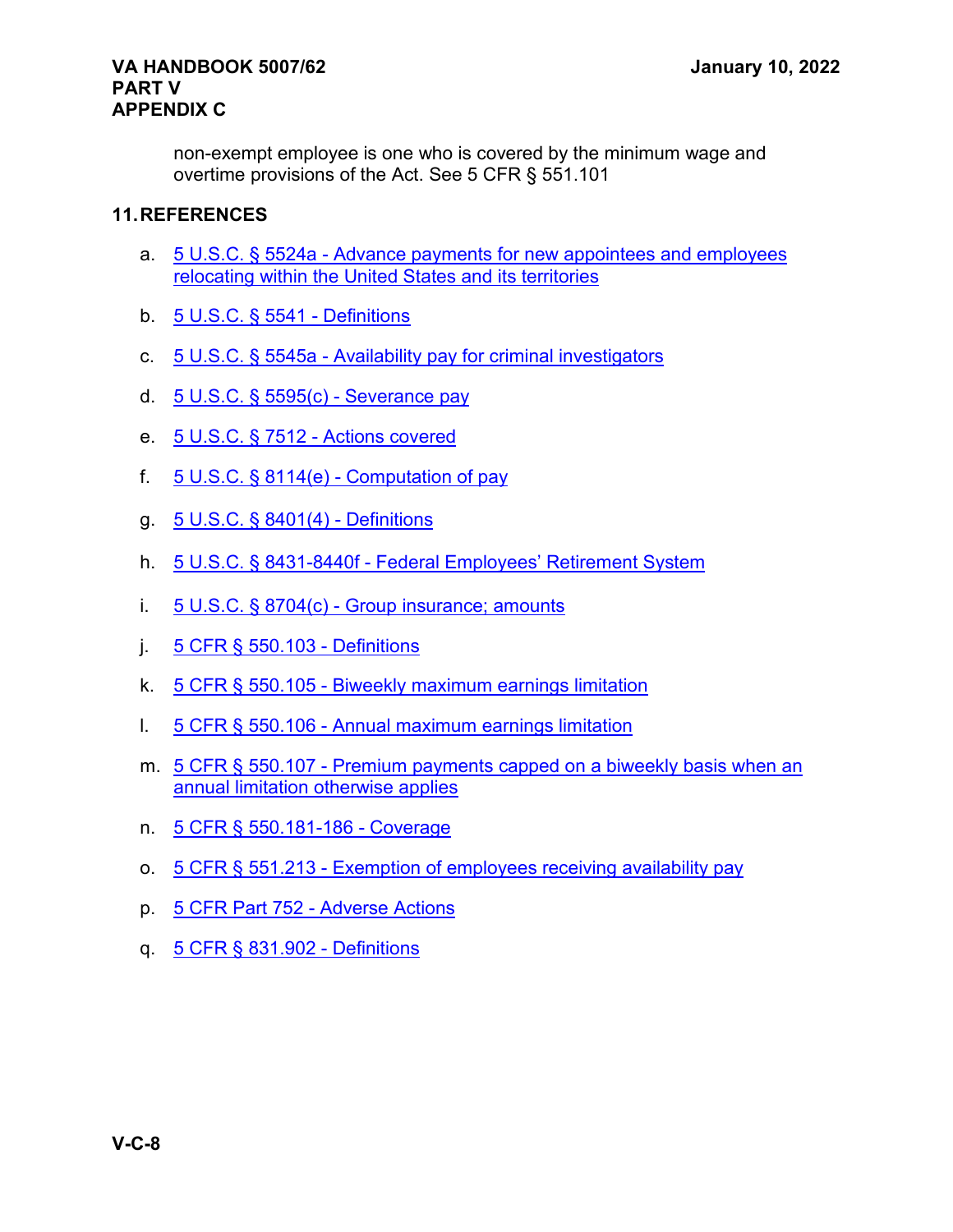**APPENDIX C. Law Enforcement Availability Pay (LEAP) Certification of Eligibility Checklist**

**Law Enforcement Availability Pay (LEAP) Certification of Eligibility Checklist**

**LEAP recipients must certify initially and annually the substantial hours requirement for availability pay eligibility (5 CFR § 550.181-186 and 5 U.S.C. § 5545a). This certification must be completed annually by the designated supervisory official in the Department of Veterans Affairs (VA), Office of Human Resources and Administration/Operations, Security and Preparedness (HRA/OSP).**

| <b>Employee Name:</b>                                                                                                                                       | <b>Occupational</b><br>Series:                                                           | <b>GS grade and</b><br>step:  |
|-------------------------------------------------------------------------------------------------------------------------------------------------------------|------------------------------------------------------------------------------------------|-------------------------------|
|                                                                                                                                                             |                                                                                          |                               |
| <b>Name of Office Assigned:</b>                                                                                                                             | <b>Position</b><br><b>Description</b><br>Number:                                         | <b>Entry on Duty</b><br>Date: |
|                                                                                                                                                             |                                                                                          |                               |
|                                                                                                                                                             |                                                                                          |                               |
| Primary duties* (GS-13 and below) - Enter the<br>percentage of time spent performing each of the<br>following criminal investigator duties.                 | Percentage of<br>time primary<br>duties are<br>performed<br>over a typical<br>work cycle | <b>Comments</b>               |
| <b>Criminal Investigations</b>                                                                                                                              |                                                                                          |                               |
| Plans, organizes, conducts and manages<br>highly complex investigation of VA policies and<br>instructions                                                   |                                                                                          |                               |
| Conducts large-scale investigations of criminal<br>activities                                                                                               |                                                                                          |                               |
| Provides oversight and guidance in serious<br>criminal investigations conducted by local VA<br>Police or other significant cases as directed by<br>HRA/OSP. |                                                                                          |                               |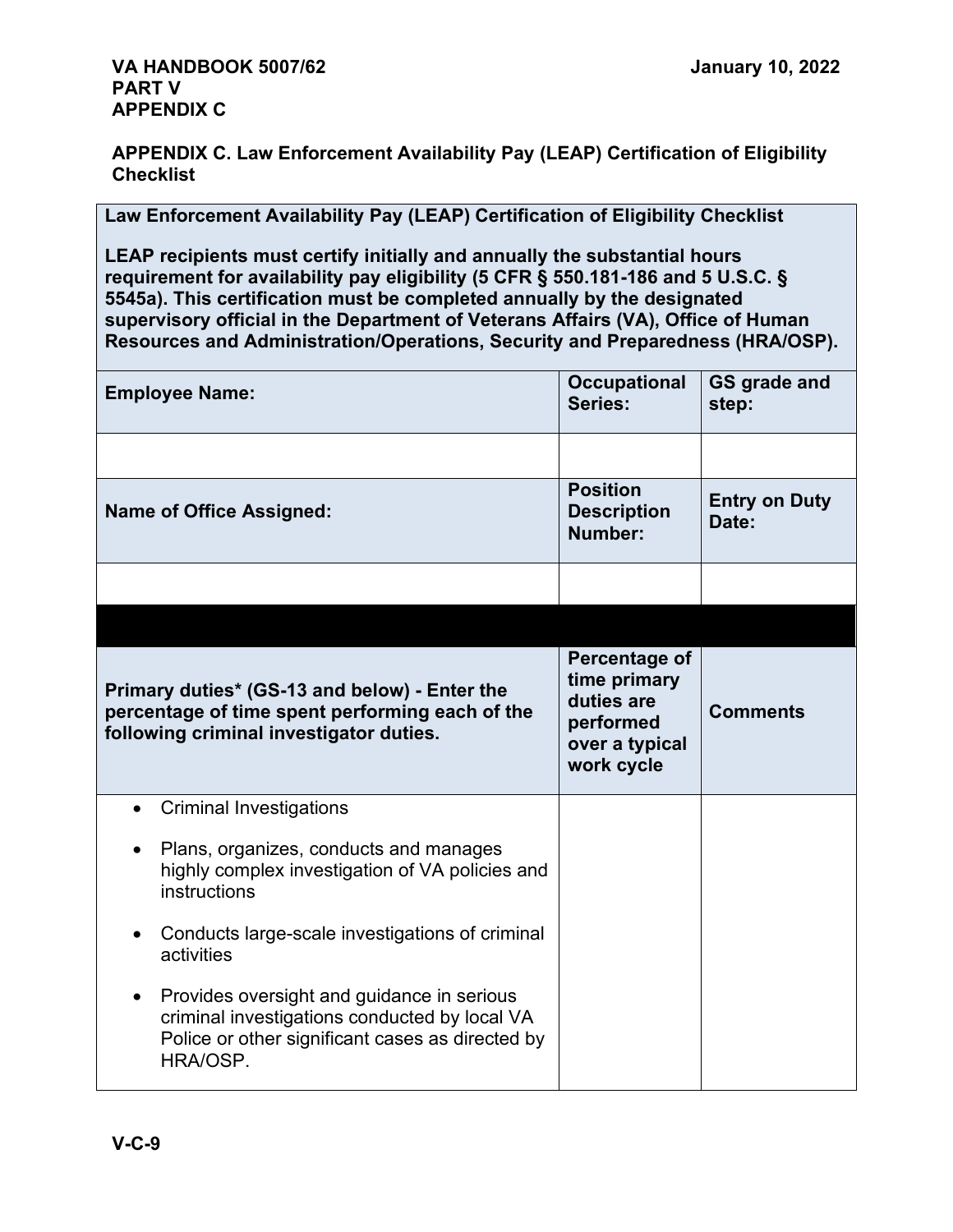| <b>Security and Law Enforcement Program</b><br>Oversight                                                                                                               |  |
|------------------------------------------------------------------------------------------------------------------------------------------------------------------------|--|
| Plans, directs and coordinates HRA/OSP<br>policies and procedures to ensure the<br>protection of patients, visitors, employees and<br>government property              |  |
| Guides Facility Directors, Police and Security<br>Service Chiefs in all matters pertaining to law<br>enforcement, physical security and emergency<br>situation control |  |
| Conducts comprehensive program inspections<br>to determine existing law enforcement and<br>physical security conditions at individual<br>medical facilities/centers    |  |
| Participates in the development and<br>presentation of on-site and centralized training<br>programs for police officers and detectives                                 |  |
| <b>Executive Protection</b>                                                                                                                                            |  |
| Performs activities to ensure the personal<br>safety of the Secretary and Deputy Secretary                                                                             |  |
| Conducts investigations of all possible threats<br>against the Secretary or Deputy Secretary                                                                           |  |
| Assumes close proximity posture to the<br>Secretary or Deputy Secretary in cases of<br>perceived/potential hostile environment                                         |  |
| <b>Intelligence and Crime Analysis</b>                                                                                                                                 |  |
| Develops standardized data methods,<br>techniques and protocols for conducting crime<br>and crime trend analysis                                                       |  |
| Develops and maintains programs which will<br>collect, collate, analyze and disseminate crime<br>activity data patterns                                                |  |
| Provides 24/7 support to VA Police units<br>regarding serious incident reports, criminal                                                                               |  |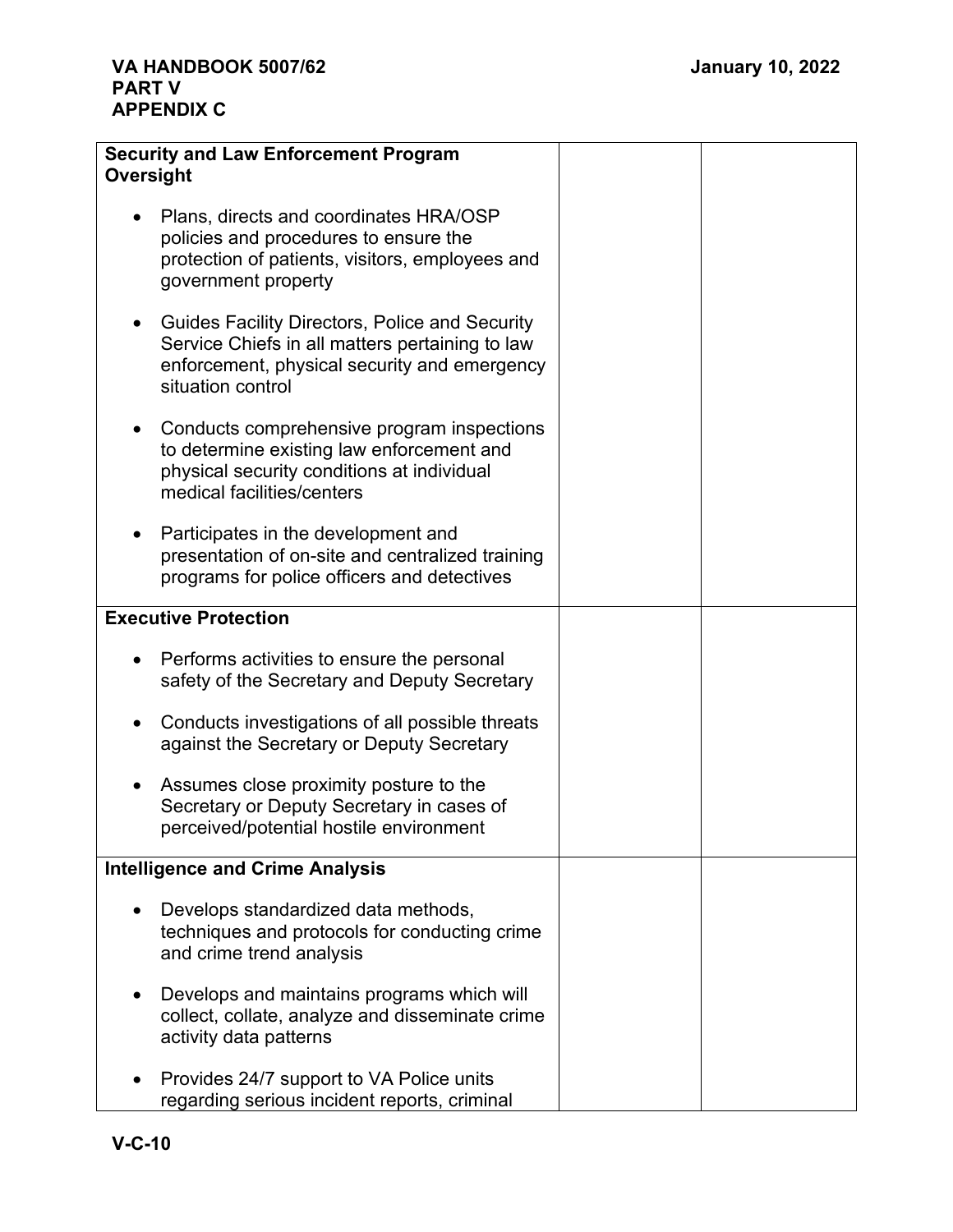| investigations and liaisons with local, State and<br>Federal law enforcement agencies throughout<br>the National Capital Region and the United<br><b>States</b>                                                                                                                                                   |                        |  |
|-------------------------------------------------------------------------------------------------------------------------------------------------------------------------------------------------------------------------------------------------------------------------------------------------------------------|------------------------|--|
| Provides crime patterns and trends to assist<br>operational and administrative personnel in<br>planning the deployment of resources to<br>prevent and suppress criminal activities                                                                                                                                |                        |  |
| <b>Training</b>                                                                                                                                                                                                                                                                                                   |                        |  |
| Provides training to VA Police Officers in all<br>$\bullet$<br>areas of law enforcement, including: criminal<br>investigations, surveillance detection, firearms;<br>interviewing techniques, report writing, physical<br>arrest techniques; retention techniques,<br>defensive driving and court room techniques |                        |  |
|                                                                                                                                                                                                                                                                                                                   | <b>TOTAL =</b><br>100% |  |
|                                                                                                                                                                                                                                                                                                                   |                        |  |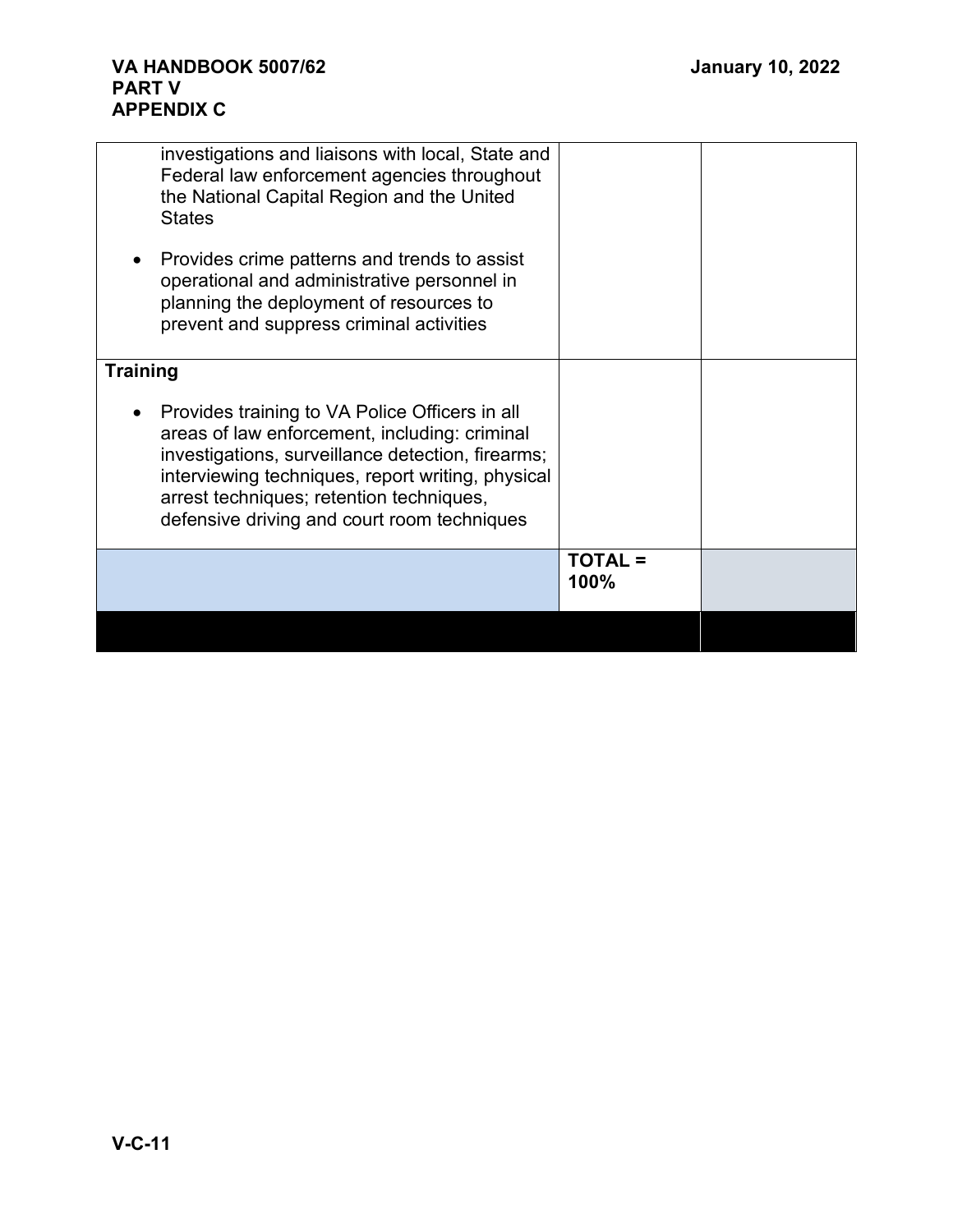| Primary Duties* (GS-14 or GS-15)<br>Enter the percentage of time spent performing<br>each of the following criminal investigator<br>primary lead/supervisory duties.                                                                                                          | Percentage of<br>time primary<br>duties are<br>performed<br>over a typical<br>work cycle    | <b>Comments</b> |
|-------------------------------------------------------------------------------------------------------------------------------------------------------------------------------------------------------------------------------------------------------------------------------|---------------------------------------------------------------------------------------------|-----------------|
| <b>Lead/Supervisory Duties; Criminal</b><br>Investigations                                                                                                                                                                                                                    |                                                                                             |                 |
| <b>Lead/Supervisory Duties; Security and Law</b><br><b>Enforcement Program Oversight</b>                                                                                                                                                                                      |                                                                                             |                 |
| <b>Lead/Supervisory Duties; Executive Protection</b>                                                                                                                                                                                                                          |                                                                                             |                 |
| Lead/Supervisory Duties; Intelligence and Crime<br><b>Analysis</b>                                                                                                                                                                                                            |                                                                                             |                 |
| <b>Lead/Supervisory Duties; VA Police Officer</b><br><b>Training/All Areas</b>                                                                                                                                                                                                |                                                                                             |                 |
|                                                                                                                                                                                                                                                                               | <b>TOTAL =</b><br>100%                                                                      |                 |
|                                                                                                                                                                                                                                                                               |                                                                                             |                 |
| <b>Substantial Hours Requirement</b><br>A criminal investigator is eligible for availability<br>pay only if he/she is expected to perform an                                                                                                                                  | Enter "Yes" if<br>the criminal<br>investigator<br>is expected<br>to meet the<br>substantial | <b>Comments</b> |
| annual average of 2 hours of unscheduled duty<br>per regular workday in the upcoming year as<br>certified by the designated supervisory officer.                                                                                                                              | hours<br>requirement,<br>otherwise<br>enter "No"                                            |                 |
| As provided in 5 U.S.C.§ 5545a(d) and 5 CFR §<br>550.183, enter "Yes" if the criminal investigator<br>is expected to meet the substantial hours<br>requirement in the upcoming year; enter "No" if<br>he/she is not expected to meet the requirement<br>in the upcoming year. |                                                                                             |                 |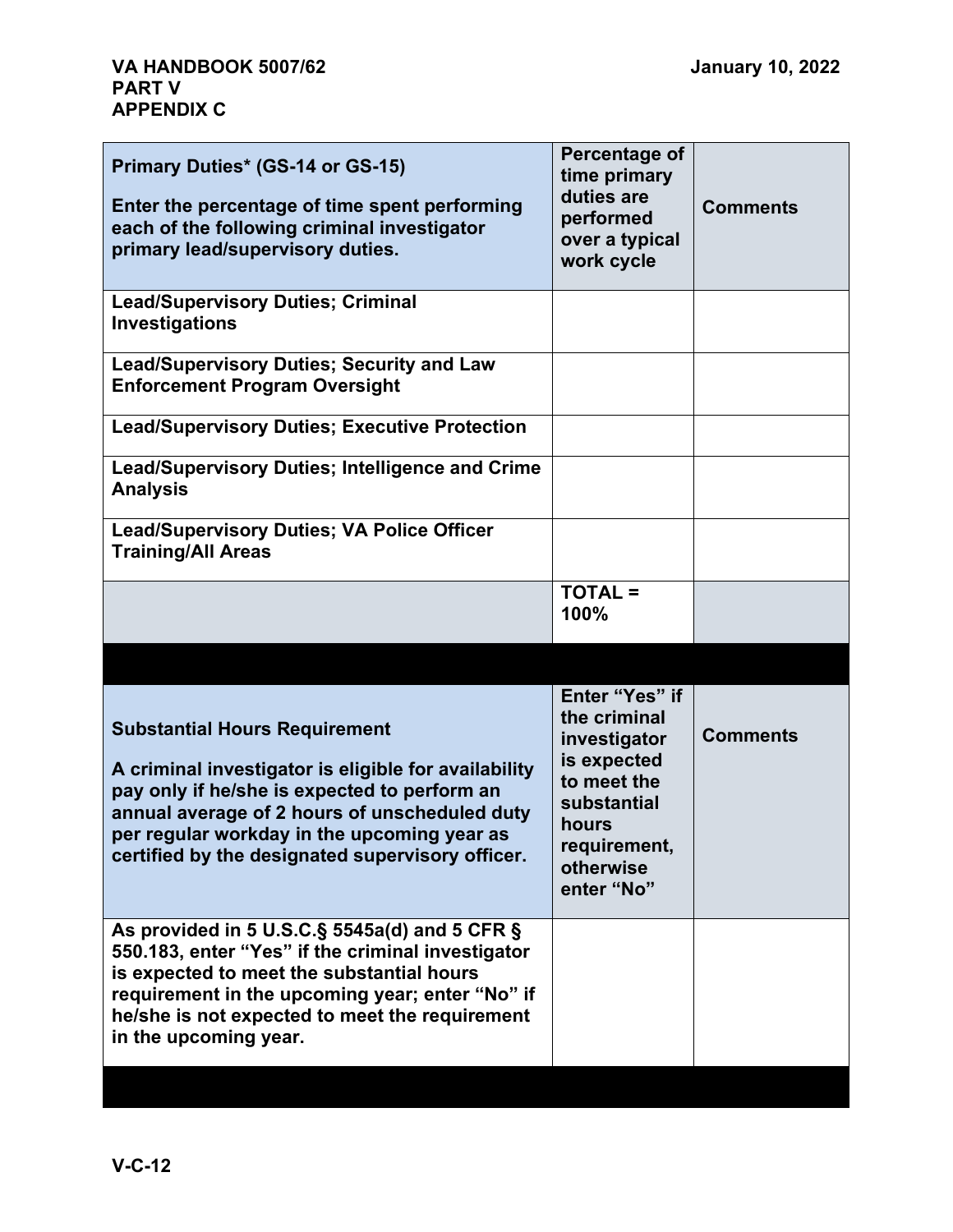**The responses I provided in this document are true and correct to the best of my knowledge. I have read the requirements set forth in 5 U.S.C. § 5545a(d) and certify the expectation of the substantial work requirement as indicated above.**

**\_\_\_\_\_\_\_\_\_\_\_\_\_\_\_\_\_\_\_\_\_\_\_\_\_\_\_\_\_\_\_\_\_\_\_\_\_\_\_\_ \_\_\_\_\_\_\_\_\_\_\_\_\_\_\_\_**

# **Signature Date**

**\*The duties of the specific employee (or "individual position" must meet all of the requirements set forth in 5 CFR § 550.181-186, 5 CFR § 831.902 and 5 U.S.C. § 5545a. LEAP is authorized only for positions that meet the definition of Criminal Investigator and whose primary duties include performing law enforcement duties (i.e., investigations, apprehending, or detaining suspects or criminals).** *Duties that are of an emergency, incidental, or temporary in nature cannot be considered "primary" even if they meet the substantial portion of time criterion.* **If management determines that an investigator who is certified for LEAP is not meeting or will not meet the "***substantial hours***" requirement, management must act to deny or cancel a certification and suspend LEAP payment.**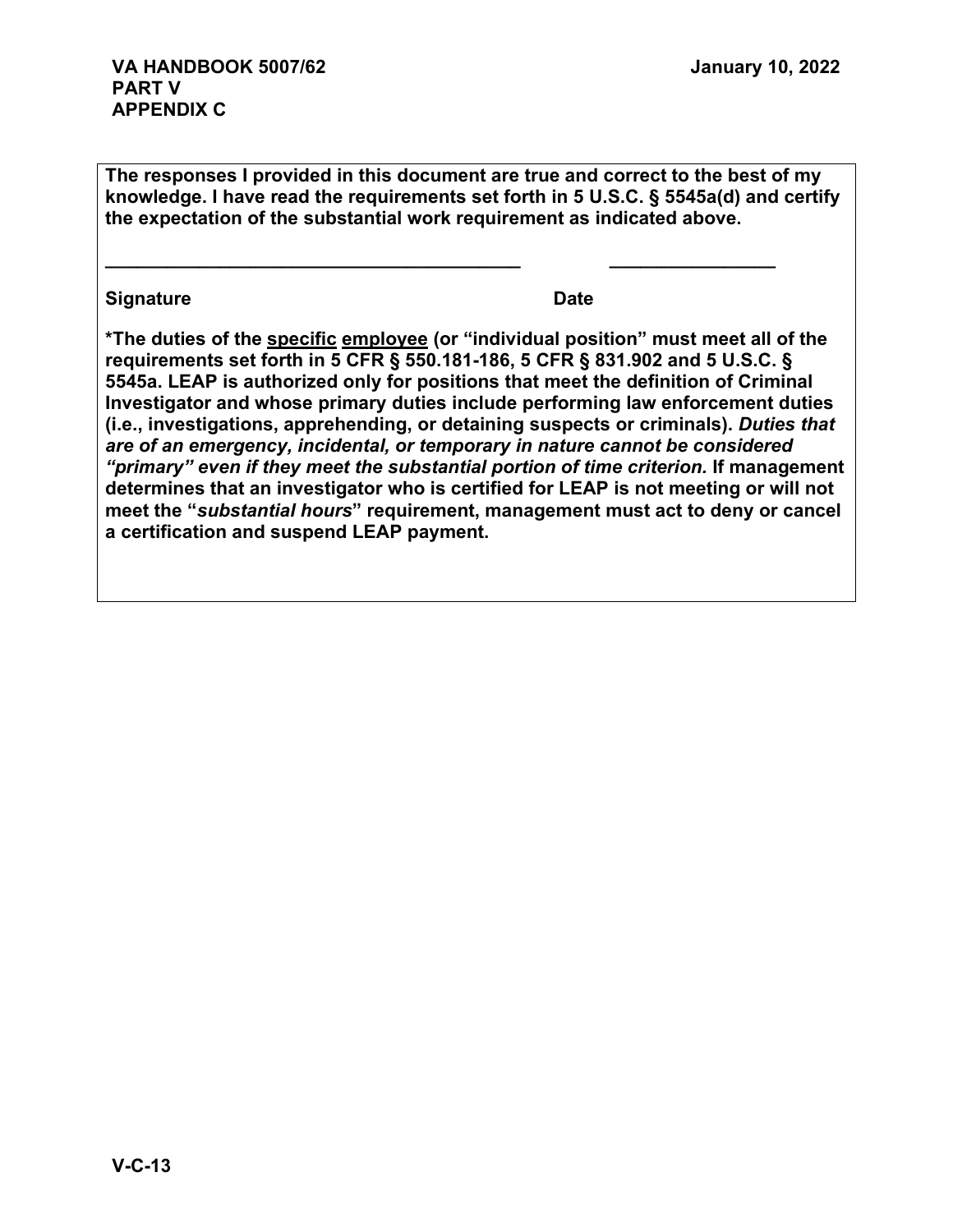# **APPENDIX D.**

#### **OFFICE OF THE CHIEF HUMAN CAPITAL OFFICER**

#### **Law Enforcement Availability Pay (LEAP) Certification**

#### **EMPLOYEE NAME: DATE:**

**Employees will read the following section of 5 U.S.C. § 5545a(d), complete either Section A or Section B below and forward to the immediate supervisor for certification. Supervisors will complete Section A-1, after the employee has completed Section A. (See 5 U.S.C. § 5545a(d), 5 CFR § 550.183 and 5 CFR § 550.184)** 

- (1) A criminal investigator shall be paid availability pay if the average of hours described under paragraph (2) (A) and (B) is equal to or greater than 2 hours.
- (2) The hours referred to under paragraph (1) are:
	- A. the annual average of unscheduled duty hours worked by the investigator in excess of each regular workday; and
	- B. the annual average of unscheduled duty hours such investigator is available to work on each regular workday upon request of the employing agency.
- (3) Unscheduled duty hours which are worked by an investigator on days that are not regular workdays shall be considered in the calculation of the annual average of unscheduled duty hours worked or available for purposes of certification.
- (4) An investigator shall be considered to be available when the investigator cannot reasonably and generally be accessible due to a status or assignment which is the result of an agency direction, order, or approval as provided under 5 U.S.C. § 5545a(f)(1).

#### **SECTION A**

**I, \_\_\_\_\_\_\_\_\_\_\_\_\_\_\_\_\_\_\_\_\_\_\_\_\_\_\_\_\_\_, (name of employee) have read the requirements set forth in 5 U.S.C. § 5545a(d), 5 CFR § 550.183 and 5 CFR § 550.184. I certify that I expect to meet availability pay requirements.** 

**\_\_\_\_\_\_\_\_\_\_\_\_\_\_\_\_\_\_\_\_\_\_\_\_\_\_\_\_\_\_\_\_\_\_\_\_ \_\_\_\_\_\_\_\_\_\_\_\_\_\_\_\_\_**

**Employee Signature Date**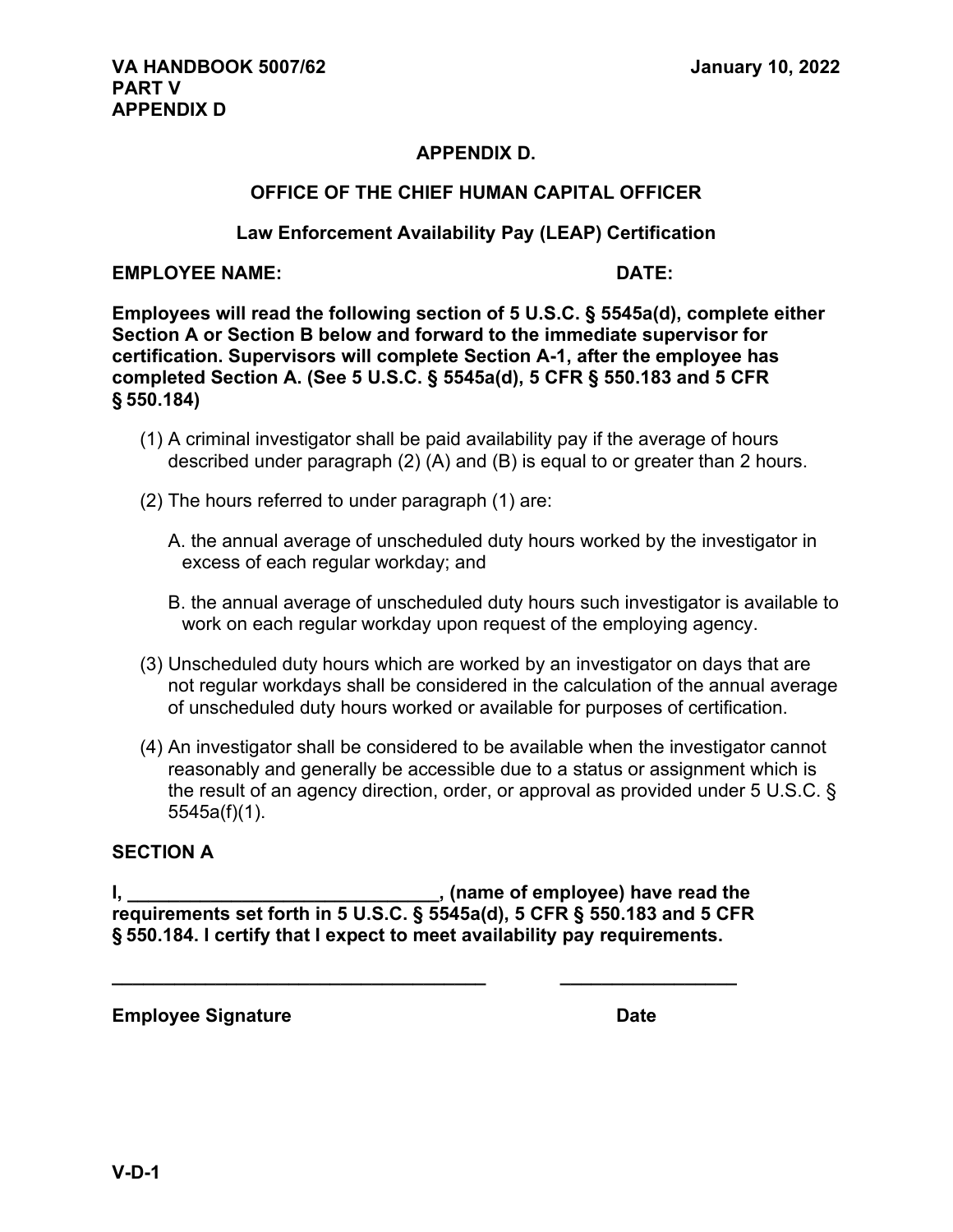#### **SECTION A-1**

**Managers with delegated authority will make an initial and annual certification that the investigator either currently meets or is expected to continue to meet the substantial hours requirement (for entitlement for availability pay) in the upcoming 12-month period.** 

**I, \_\_\_\_\_\_\_\_\_\_\_\_\_\_\_\_\_\_\_\_\_\_\_\_\_\_\_\_\_, (name of supervisory official) have read the requirements set forth in 5 U.S.C. § 5545a(d), 5 CFR § 550.183 and 5 CFR § 550.184. I certify that the above-named criminal investigator is expected to meet availability pay requirements** 

**\_\_\_\_\_\_\_\_\_\_\_\_\_\_\_\_\_\_\_\_\_\_\_\_\_\_\_\_\_\_\_\_\_\_\_\_ \_\_\_\_\_\_\_\_\_\_\_\_\_\_\_\_**

**EMPLOYEE NAME: DATE:** 

**Signature Date** 

**SECTION B**

Due to the hardship indicated below, I, **(Name of criminal investigator) cannot certify that I will meet the requirements of 5 U.S.C. § 5545a(d), 5 CFR § 550.183 and 5 CFR § 550.184. I therefore request permission to be granted a temporary exemption from these requirements effective \_\_\_\_\_\_\_\_\_\_\_\_\_\_\_\_\_ to \_\_\_\_\_\_\_\_\_\_\_\_\_\_\_\_**

**\_\_\_\_\_\_\_\_\_\_\_\_\_\_\_\_\_\_\_\_\_\_\_\_\_\_\_\_\_\_\_\_\_\_\_\_\_\_\_\_\_\_\_\_\_\_\_\_\_\_\_\_\_\_\_\_\_\_\_\_\_\_\_\_\_\_\_\_\_\_**

**(Beginning date) (Ending date)** 

**I understand that if my temporary exemption is granted, I will not be paid Law Enforcement Availability Pay (LEAP) during the exemption period.** 

**\_\_\_\_\_\_\_\_\_\_\_\_\_\_\_\_\_\_\_\_\_\_\_\_\_\_\_\_\_\_\_\_\_\_\_\_ \_\_\_\_\_\_\_\_\_\_\_\_\_\_\_\_**

**Signature Date Date** 

**STATEMENT OF HARDSHIP:**